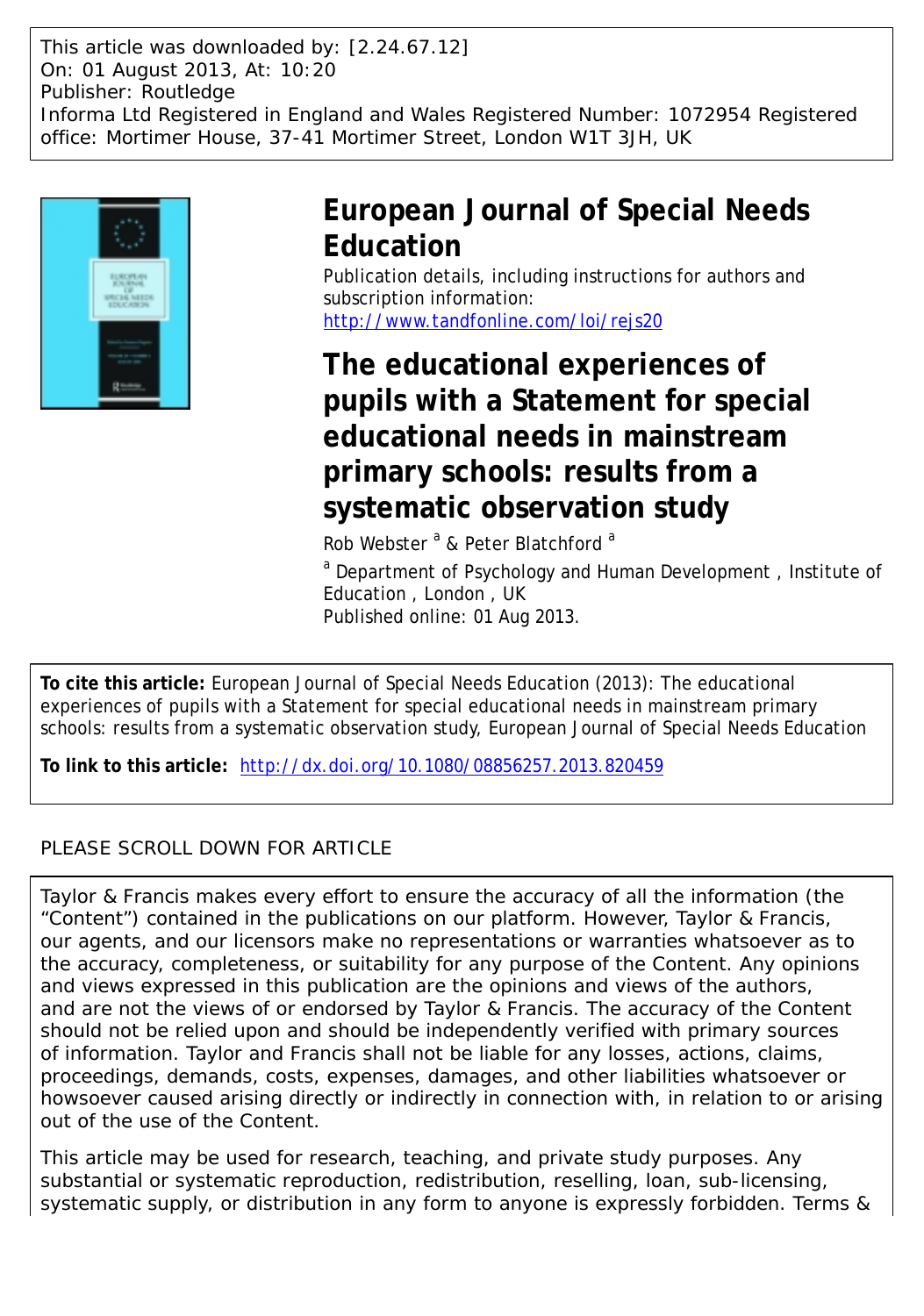Conditions of access and use can be found at [http://www.tandfonline.com/page/terms](http://www.tandfonline.com/page/terms-and-conditions)[and-conditions](http://www.tandfonline.com/page/terms-and-conditions)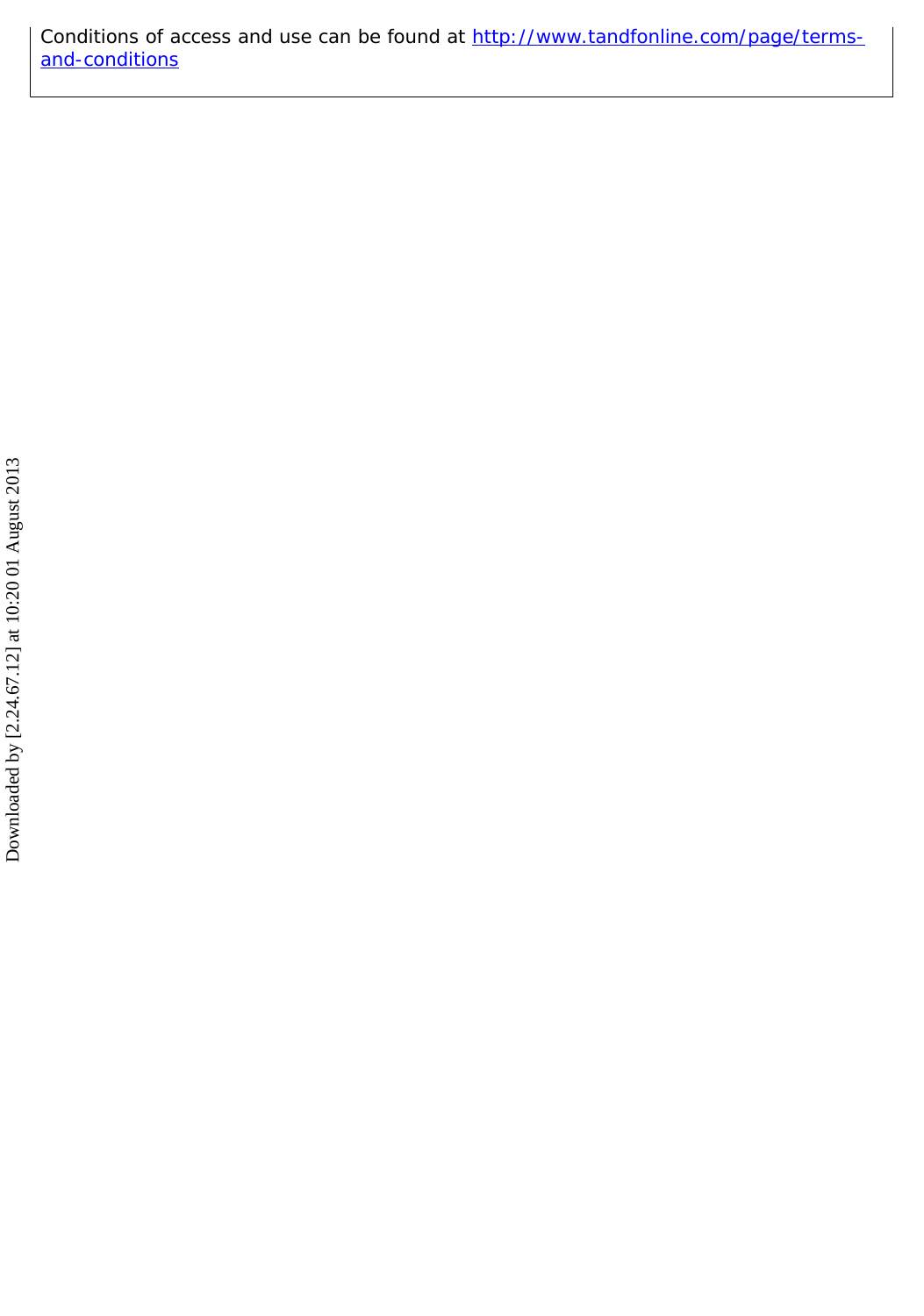## The educational experiences of pupils with a Statement for special educational needs in mainstream primary schools: results from a systematic observation study

Rob Webster\* and Peter Blatchford

Department of Psychology and Human Development, Institute of Education, London, UK (Received 3 April 2013; final version received 4 June 2013)

Findings from the Deployment and Impact of Support Staff project showed that day-to-day support for pupils with special education needs (SEN) in mainstream UK schools is often provided by teaching assistants (TAs), instead of teachers. This arrangement is the main explanation for other results from the project, which found TA support had a more profound, negative impact on the academic progress of pupils with SEN than pupils without SEN. There is, however, surprisingly little systematic information on the overall support and interactions experienced by pupils with the highest levels of SEN attending mainstream schools (e.g. those with Statements). The Making a Statement project was designed to provide such a picture in state-funded primary schools in England (e.g. schools attended by children aged between five and 11). Extensive systematic observations were conducted of 48 pupils with Statements and 151 average-attaining 'control' pupils. Data collected over 2011/12 involved researchers shadowing pupils in Year 5 (nine- and 10-year olds) over one week each. The results, reported here, show that the educational experiences of pupils with Statements is strongly characterised by a high degree of separation from the classroom, their teacher and peers. A clear point to emerge was the intimate connection between TAs and the locations, in and away from the classroom, in which pupils with Statements are taught. The currency of Statements – a set number of hours of TA support – is identified as key factor in why provision leads to these arrangements, and appears to get in the way of schools thinking through appropriate pedagogies for pupils with the most pronounced learning difficulties.

Keywords: inclusion; pupil experience; Statement; teaching assistants

## Background

Since the 1980s, the number of children and young people with special educational needs (SEN) educated in mainstream UK schools has greatly increased. The 1981 Education Act gave legal weight to the recommendations of the Warnock inquiry into SEN and also introduced a system of statutory assessment for pupils in England with the highest levels of need. Assessment leads to a 'Statement' setting out a pupil's SEN alongside the provision required to meet those needs.

The Statementing process is overseen by local authorities (LAs), which have the responsibility for carrying out government functions at a regional level (e.g. large

<sup>\*</sup>Corresponding author. Email: r.webster@ioe.ac.uk

2013 Taylor & Francis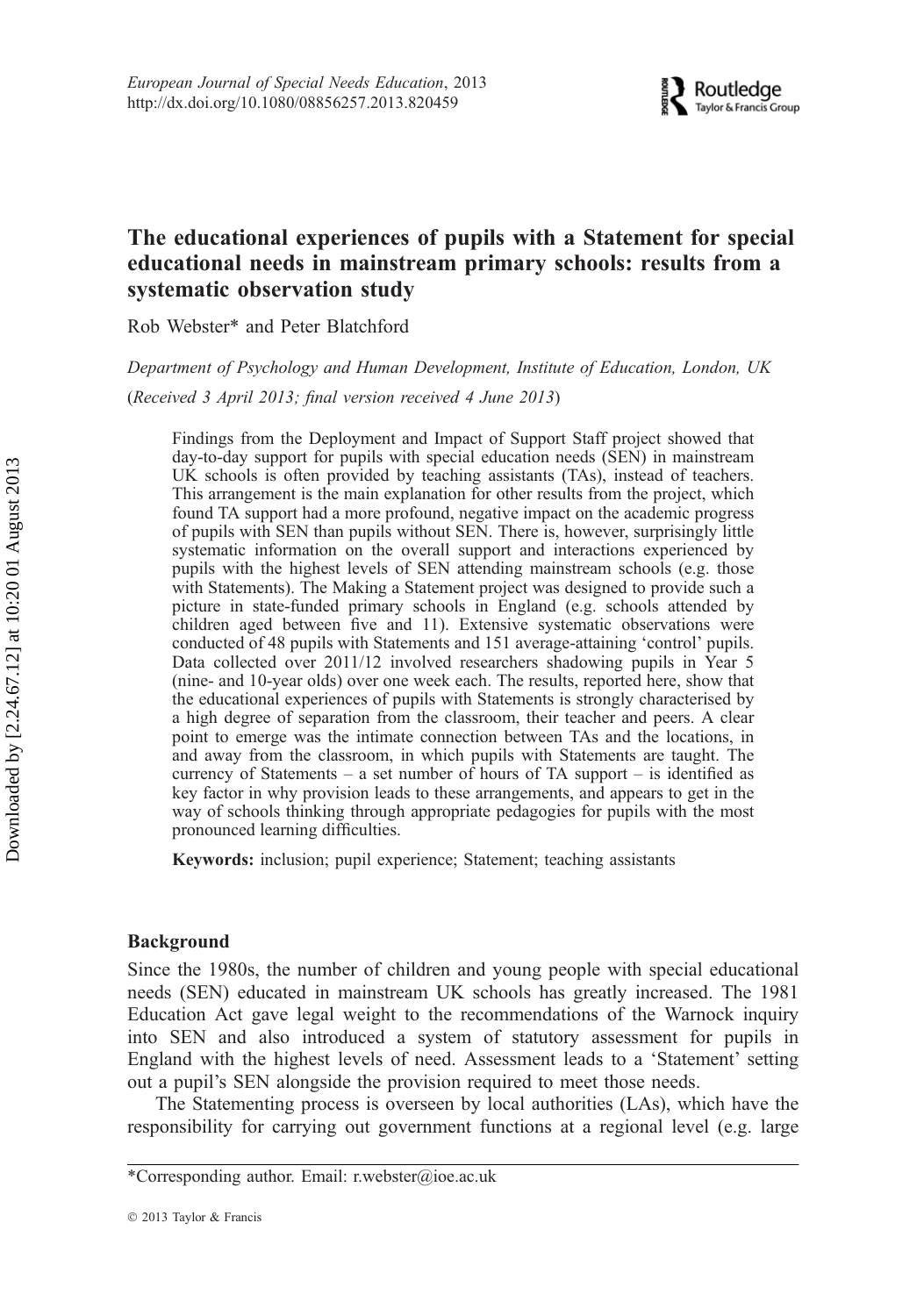cities or counties). LAs determine provision, by drawing together evidence and recommendations from education, health and social care professionals known to the child. Provision is taken to mean provision that is additional to, or otherwise different from, that normally available to children in mainstream settings.

More recently, whilst the combined number of pupils in state-funded primary schools in England identified as having an SEN has fallen from 20% to 18.5% (around 780,000 pupils), the proportion of pupils with Statements has remained stable at 1.4% (58,535 pupils) (DfE 2012a).

The long term increase in the number of pupils with SEN being included in mainstream schools has been accompanied and assisted by an increase in the number of classroom- and pupil-based support staff, known as teaching assistants (TAs) or learning support assistants (hereon referred to in this paper as  $TAs<sup>1</sup>$ ). The number of full-time equivalent TAs in mainstream schools in England has almost doubled since 2000 to 199,000. TAs now comprise 32% of the primary school workforce<sup>2</sup> (DfE 2012b). Expenditure on TAs in 2010/11 constituted around 16% of the £17.1 billion spent by primary schools, or £2.8 billion – a third of what was spent on teachers (DfE 2012c). Paraprofessionals have increasingly become a feature of education systems elsewhere in the world (Giangreco and Doyle 2007), but it seems that no country has gone as far in its use of TAs as the UK territories.

On the face of it, investment in TAs seems worthwhile; primary headteachers report that one of the main reasons for the increase in TAs (and other support staff, such as bilingual support assistants) is that inclusion policies would be impossible to implement without them (Blatchford, Russell, and Webster 2012). However, results from the longitudinal Deployment and Impact of Support Staff (DISS) project, which was designed to provide much needed information on the use and impact of TAs, raised serious questions about the way TAs have become closely connected to policies of including pupils with high-level SEN in mainstream schools.

Results from the DISS project showed that TAs in English and Welsh schools have a predominantly pedagogical role, spending most of their time supporting pupils with SEN and lower-attaining pupils (Blatchford, Russell, and Webster 2012). This has obvious benefits because it allows hard-pressed teachers to devote their time to the rest of the class, in the knowledge that the most needy pupils receive potentially valuable individual attention from TAs.

Yet, the DISS project also found that there are serious unintended consequences. There was a negative relationship between the amount of TA support received and the progress made by pupils, and in particular those with the highest levels of SEN (Webster et al. 2010). The more support pupils received from TAs, the less progress they made, and this was not explained by pupil characteristics, such as prior attainment, SEN status or income deprivation. This finding was found over four primary school year groups and three secondary school year groups.

Drawing on extensive data collected through observations, surveys, interviews and lesson recordings, the main explanation for these results appears to be the way TA-supported pupils spend less time interacting with the teacher and become separated from the teacher and curriculum. Effectively, the least qualified staff (TAs) have been assigned primary educator status for the pupils in most need. Therefore, it is perhaps not surprising that pupils with SEN tend to make less progress than their peers (Blatchford, Russell, and Webster 2012). In a similar way, Klassen (2001) found pupils with Statements for specific literacy difficulties or dyslexia, and who were assigned TA support for literacy, made less progress than their unsupported peers.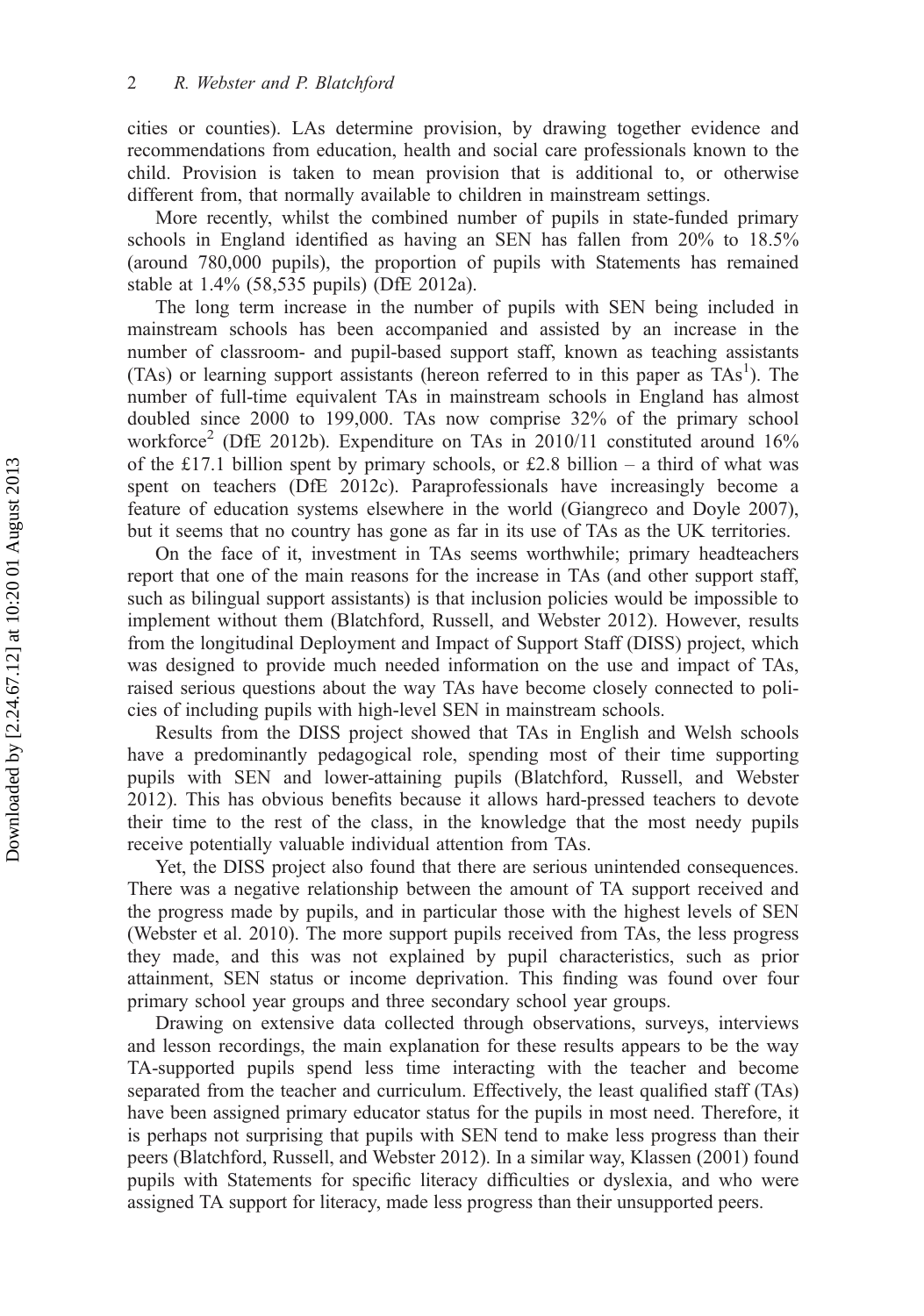The situation described above raises both significant concerns about the support given to pupils with SEN and concerns about fairness and discrimination in education. As Giangreco et al. (2005) have argued, it is unlikely that we would allow such an educational regime for pupils without SEN.

#### This paper

There is nothing new about a concern with the education of pupils with learning and behavioural difficulties. There has, for example, been a good deal of interest in appropriate pedagogies for pupils with SEN (Gersten and Edwards Santoro 2007) and on school policies of inclusion and school leadership (Ainscow 2007). However, there is surprisingly little systematic research on some of the more fundamental organisational aspects of the support in place for pupils with SEN, and specifically those with Statements.

One exception to this lack of research is the early observation study of pupils with SEN in 1981: the One in Five study (Croll and Moses 1985). This research was concerned with describing the behaviour and interactions of pupils with SEN (as defined by teachers) and how these differed from pupils without SEN. Though it is valuable, this research represents a picture that is now 30 years out-of-date. Results from other notable observation studies, such as ORACLE (Galton et al. 2002), School Matters (Mortimore et al. 1988) and PACE (Pollard et al. 2000) and the Class Size and Pupil Adult Ratio (CSPAR) project (Blatchford, Edmonds, and Martin 2003), describe life in the primary classroom, but do not differentiate sufficiently between the experiences of pupils with and without SEN.

Together, these studies show that, since the 1980s, there has been a steady increase in the proportion of time pupils, in general, spend in whole class teaching contexts; that is, as part of the class audience. The amount of time spent working in groups has also increased, whilst time spent working alone has fallen. We also know from the DISS project that pupils with SEN are often withdrawn from the mainstream class to work with TAs (Blatchford, Russell, and Webster 2012). However, exactly how much time they spend away from the classroom is unknown. Given the impact TA support has on pupils with SEN, there is a clear need for more information on the locations and social contexts within which these pupils are taught and learn.

Following the introduction of the National Curriculum in 1988 and the national literacy and numeracy strategies in 1998, teachers increasingly moved away from working with individuals to working at the class level (Pollard et al. 2000; Galton et al. 2002). So, whereas the proportion of time pupils spend interacting with the teacher is, overall, greater today than it was 30 years ago, it is predominantly of a one-way nature (teacher-to-pupil).

The rapid rise in TA numbers in primary classrooms over the 2000s, on the other hand, has increased the amount of one-to-one and group-based interaction with pupils. As we have said, the DISS project showed that it tends to be pupils with SEN – and in particular those with Statements who are allocated TA support as part of their provision – who interact with TAs more frequently than pupils without SEN (Blatchford, Russell, and Webster 2012). As Giangreco et al. (2005) note, such support 'can create physical or symbolic barriers that interfere' with interactions with classmates. As far as we know, there have been no systematic studies of the frequency of interactions pupils with high-level SEN have with their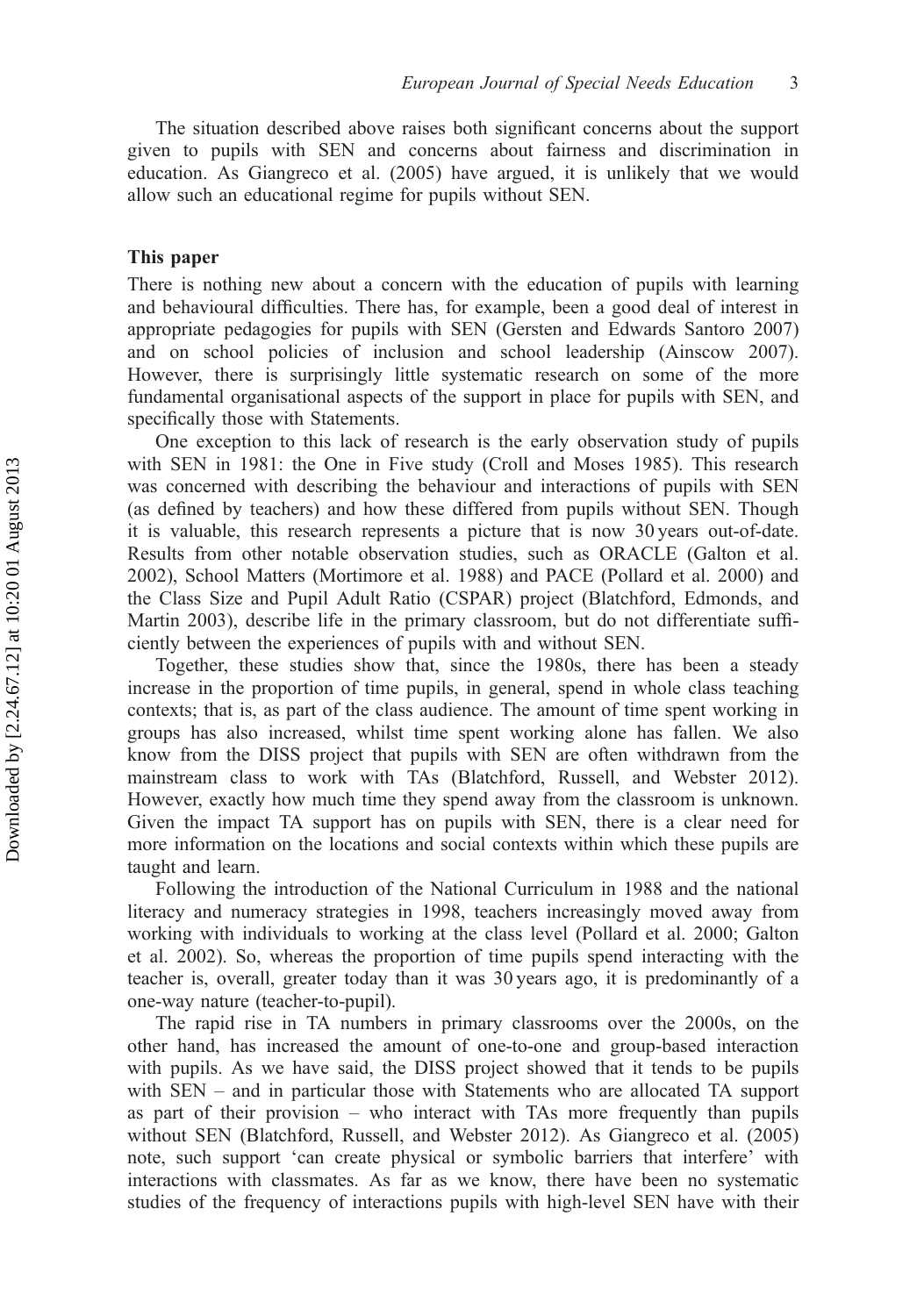peers. Therefore, more fine-level information is needed on just how much interaction pupils with Statements have with TAs, and what implications this has for the amount of interaction they have with teachers and with their peers.

The DISS project results also drew attention to the learning tasks given to pupils with SEN, relative to the tasks given to pupils without SEN. Data on pupil tasks, however, were collected from the perspective of TAs, providing a partial picture of the situation; therefore, systematic pupil-level data is needed. A Statement often suggests that a separate or differentiated curriculum is required, and many recommend one or more intervention programmes be put in place to help develop basic literacy, language and/or numeracy skills. So an important issue, on which there is no up-to-date information, is whether the activities pupils with Statements undertake in core subjects are sufficiently accessible or differentiated to meet their needs.

#### The policy context

This paper reflects the situation in the UK, specifically England. SEN systems in Wales and Northern Ireland are broadly similar to England, although both territories have their own codes of practice. Separate arrangements exist in Scotland.

A key feature of Statements is that provision is often expressed in terms of a number of hours of TA support. Hours have become the accepted currency of Statements, with rather less attention given to the nature of the provision itself. It is little wonder that this is the case, given that parents and schools describe the Statementing process as a long, stressful battle with the local authority (Jones and Swain 2001; Hartas 2008; Lamb 2009; Penfold et al. 2009). Once a Statement is awarded and hours specified, parents and schools have a tangible return on their effort, which they rigorously defend.

Winning this battle is too often seen as the conclusion of the process rather than just one phase in providing what is needed for the child. The 2009 Lamb Inquiry into parental confidence in the SEN system found parents were broadly satisfied with their child's current placement (though less so with the assessment process). Yet in a 2006 report, the Office for Standards in Education (Ofsted), which regulates education in England, concluded that there was a misconception that support from TAs ensures good quality intervention or 'adequate progress'. Results from the DISS project show Ofsted's concerns to be well founded.

At the time of writing, the function of the Statement is at the heart of the English government's plans to bring about 'the biggest shake up of SEN in 30 years' (Ward and Vaughan 2011), prompted in part by the Lamb Inquiry and by further concerns raised by Ofsted (2010) regarding the over-identification of pupils as having SEN 'when they simply need better teaching and pastoral support' (8).

Over and above any current policy changes, a broader justification for the research reported in this paper is that there is always likely to be a group of pupils who will have difficulties in accessing everyday classroom learning experiences. Therefore, obtaining systematic empirical evidence of what pupils with Statements experience moment-by-moment, day-to-day, in terms of the contexts in which they learn, their interactions and packages of support, is essential to improving practice. Without being clear about what these pupils experience, we cannot make effective judgments about which provisions, and the structural and classroom processes through which they are delivered, work best.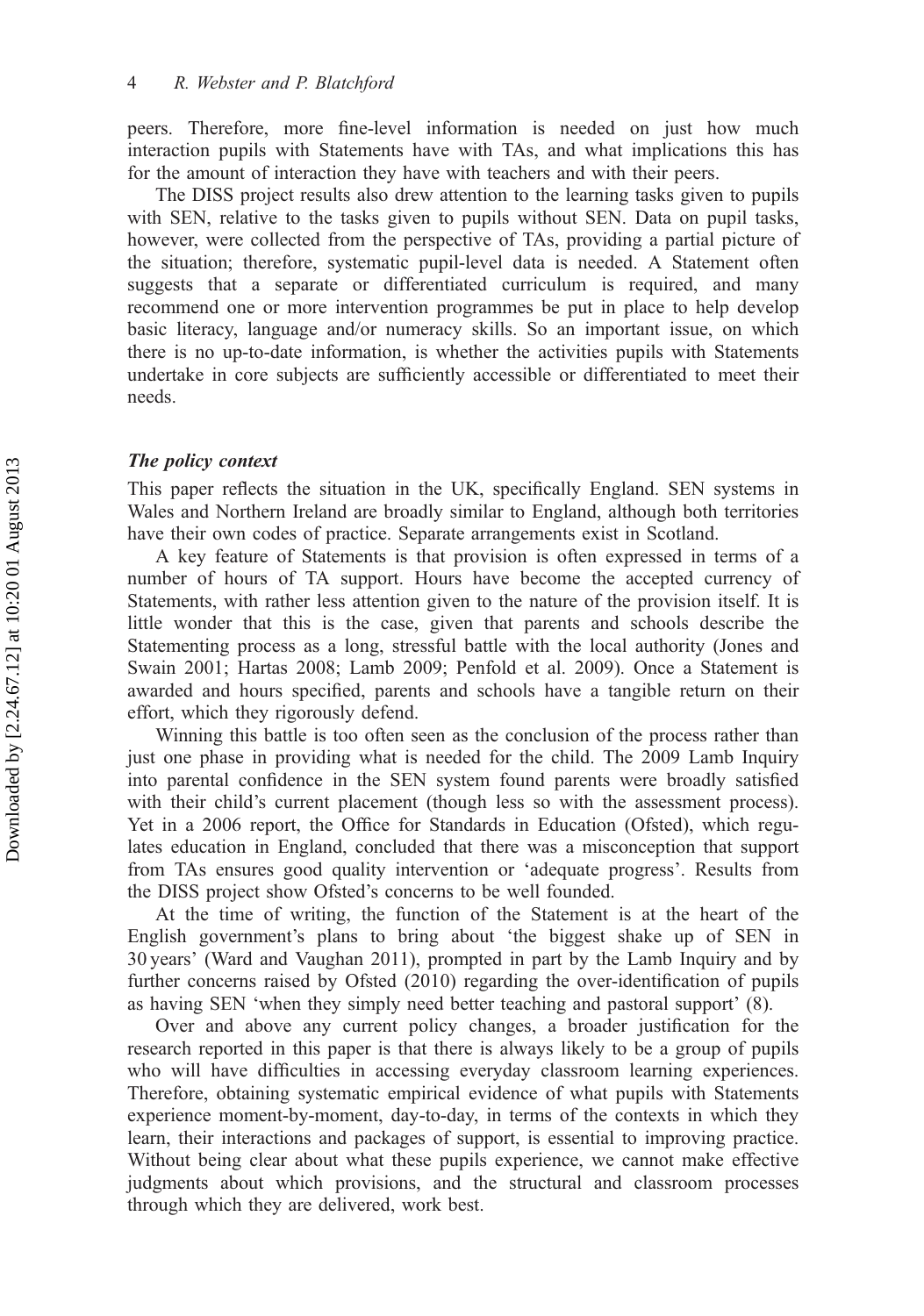## The Making a Statement project

The results reported in this paper are drawn from the Making a Statement (MAST) project, which was set up to obtain systematic data on the composition of the everyday educational experiences of primary-aged pupils with Statements, relative to pupils without SEN. As such, the study's main research questions were:

- (1) What proportions of the school week do pupils with Statements spend interacting with teachers, TAs and peers, and in which locations and social contexts do interactions take place?
- (2) To what extent are tasks for pupils with Statements differentiated from, or different to, tasks for pupils without SEN?

#### Methodology

To answer the research questions, a particular fine-grained approach to classroom observation was adopted. Detailed observations were carried out involving 48 pupils in Year 5 (nine- and 10-year olds) who had a Statement for either moderate learning difficulties<sup>3</sup> (MLD) or behaviour, emotional and social difficulties (BESD). These categories of SEN were selected as they are commonly occurring, and were also likely to detect school support factors connected to problems with learning and classroom engagement. Other categories of SEN (e.g. hearing or visual impairment) were more likely to be affected by, and be seen by schools, in terms of within-pupil factors.<sup>4</sup>

The research team, in collaboration with colleagues in six LAs, identified pupils who met the above selection criteria. With the help of the LAs, we approached the headteachers of the schools these pupils attended to recruit them for the study. We followed up expressions of interest from headteachers, who then facilitated the process of securing permission from parents/carers and obtaining the necessary consents and ethical clearances. The school visits were carried out in the 2011/12 school year.

A researcher shadowed a Statemented pupil for a week, collecting data using an extended version of the data collection tools used in the DISS project (Blatchford et al. 2009, 2012). The MAST study's multi-method approach combined quantitative systematic observations from the pupil's perspective, with contextual data drawn from interviews and general qualitative observations drawn together in the shape of a detailed pupil-based case study. The tools formed part of a tested methodology, adapted to serve the purposes of the study.

Findings from the analysis of the case study data, which address a second aim of the MAST study – stakeholders' perceptions of provision – are presented in Webster and Blatchford (in preparation). In this paper, we report results from the study's main method of data collection, the systematic observations.

#### Systematic observations

The systematic observation schedule described the activities of pupils with Statements and control pupils on a minute-by-minute basis. The aim was to provide a rigorous, objective and replicable description of behaviour. The method used has its origins in earlier schedules used in the earlier CSPAR and DISS projects (Blatchford, Edmonds, and Martin 2003; Blatchford et al. 2009). It used a category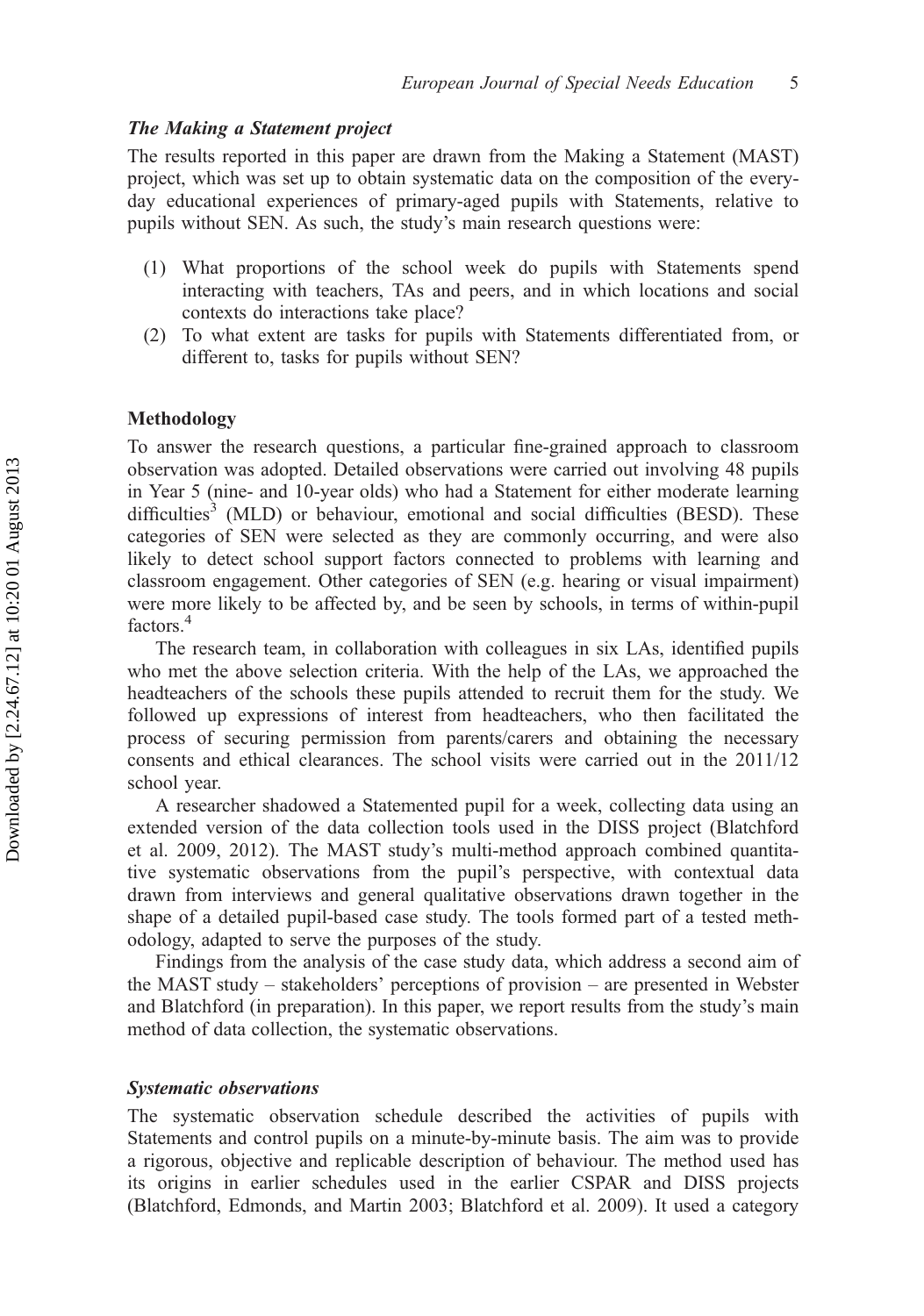system determined prior to data collection with explicit and rigorous definitions and criteria for classifying behaviour and contexts. Observers recorded behaviour in the moment according to explicit decision rules.

Despite criticisms of the validity of data collected using systematic observation (Delamont and Hamilton 1986), this method can be valuable where data are needed on relatively easily observed activities and behaviours (Croll 1986; McIntyre and Macleod 1986). This method was used in the One in Five study.

#### Sample

Observations were coded at minutely intervals over the course of the week. Overall, across Statemented and control pupils, there were 38,865 data points collected over 648 h of classroom observation. On an average, there were 810 data points per pupil. The equivalent of 13.5 h of classroom observation was conducted over a school week. A total of 886 lessons were observed, with an average duration of 44 min.

Pupils with statements. Observations were made of 48 pupils who were in Year 5 and who had a Statement for either MLD or BESD. Five pupils had a somewhat more complex composition of difficulties, of which one of the main presenting needs was either MLD or BESD. A breakdown of the pupil sample is shown in Table 1.

Data from the Department for Education on pupils in English schools collected during the school year, our research was conducted, (DfE 2012a) show that over this period, there were 58,535 primary school-aged pupils (those aged between five and 11) who had a Statement (1.4% of all pupils attending state-funded primary schools). Just under 10,000 pupils (17%) were in Year 5. Of these Year 5s, 74% were boys and 26% were girls. Nationally, of all primary pupils with Statements, 78% are white and 22% are defined as being in another ethnic group.

As can be seen from the data in Table 1, our sample was very consistent with this national picture. Primary-aged pupils with Statements known to be eligible for free school meals were over-represented in our sample (46 vs. 29% nationally). Although not shown in Table 1, pupils whose first language is known or believed to be one other than English were under-represented (6 vs. 15% nationally).

As our aim was to track pupils with Statements for particular categories of SEN, our sample cannot be seen as representative of all pupils with Statements. We note, however, that MLD and BESD are two of the most commonly occurring categories of SEN under which Statements are awarded. Nationally, pupils with

| Table 1.<br>Pupils with statements. |
|-------------------------------------|
|-------------------------------------|

|                           |                   |                |          |            | Gender   |              | Ethnicity |              |         |            | Eligible<br>for free |                 |  |
|---------------------------|-------------------|----------------|----------|------------|----------|--------------|-----------|--------------|---------|------------|----------------------|-----------------|--|
|                           | Statement<br>type |                |          | Boy        |          | Girl         |           | White        |         | Other      |                      | school<br>meals |  |
| <b>MLD</b><br><b>BESD</b> | 29<br>14          | 60%<br>29%     | 18<br>14 | 50%<br>39% | $\theta$ | 92%<br>$0\%$ | 24<br>12  | 65%<br>32%   | 2       | 45%<br>18% | 10<br>8              | 45%<br>36%      |  |
| Composite<br>Total        | 48                | 10%<br>$100\%$ | 4<br>36  | 11%<br>75% | 12       | 8%<br>25%    | 37        | $3\%$<br>77% | 4<br>11 | 36%<br>23% | 4<br>22              | 18%<br>46%      |  |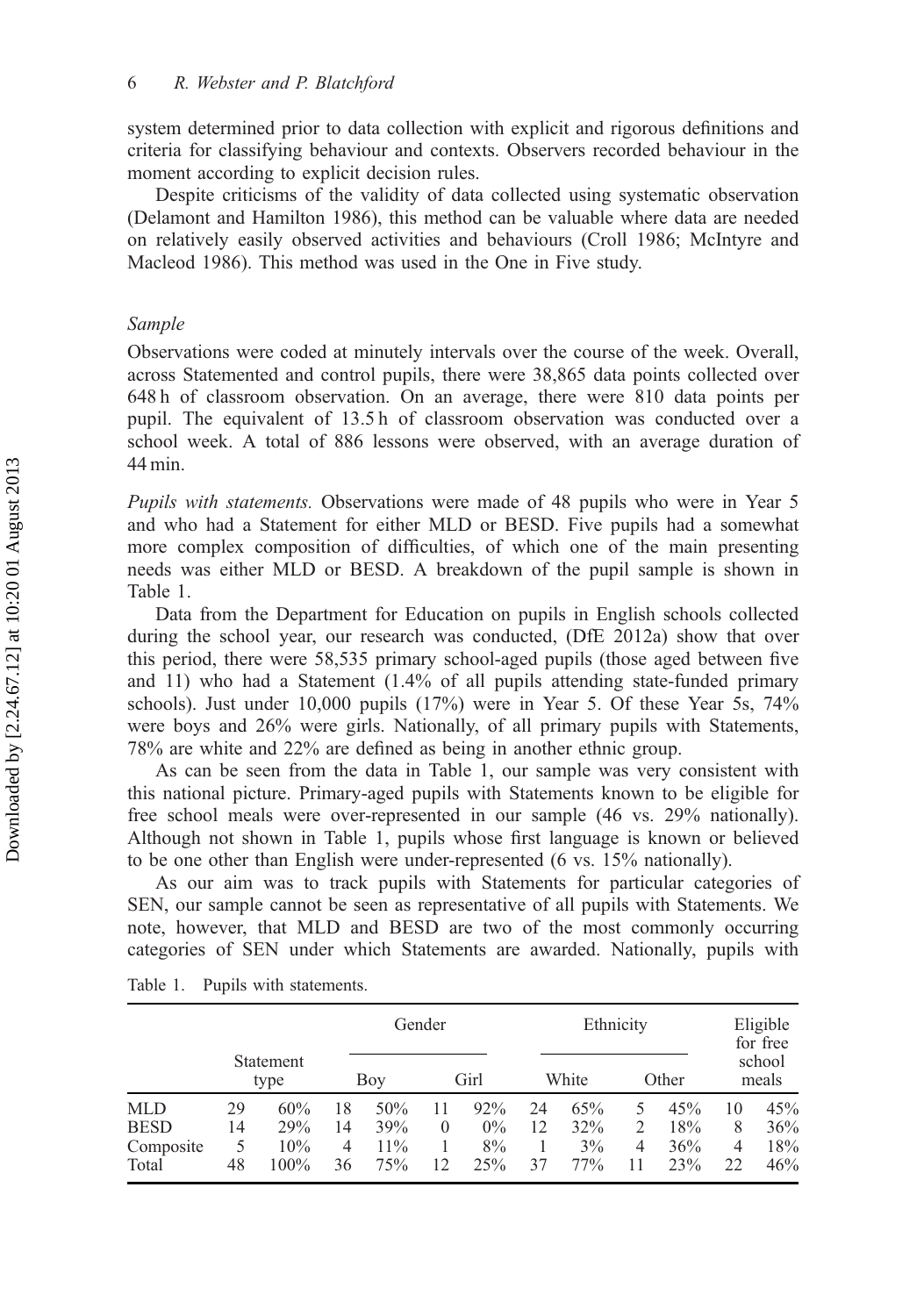Statements for MLD and BESD comprise, respectively, 11 and 13% of all primaryaged pupils with Statements. The most commonly occurring type of SEN for which Statements are awarded is speech, language and communications needs (SLCN) (24%). The main reason we chose not to focus on this group of pupils was because there is a distinct psychological literature on them (e.g. Lindsay, Dockrell, and Strand 2007) and because colleagues from the Institute of Education, London and the University of Warwick were undertaking a study of provision for pupils with  $SLCN<sup>5</sup>$  over the same period as the MAST project was conducted.

Control pupils. Observations were also collected on 'control' pupils. The aim was to observe a sample of pupils – average in the class in terms of their academic attainment – in order to provide a comparison and point of reference for the results on the pupils with Statements. Teachers were asked to identify at least three average-attaining pupils in the Statemented pupil's class, and one of these pupils was used as the control for each in-class observation. These pupils were rotated to extend the numbers observed, and also to accommodate possible absences. For the sake of simplicity, control pupils were matched to the pupils with Statements only in terms of gender. Limiting the criteria for matching in this way ensured that there were no difficulties in ensuring a sufficient quota of control subjects for observations over the week. There were 151 control pupils in the sample: 115 boys and 36 girls.

School staff. Researchers noted the composition of teachers and TAs present during each observation. In 73% of observations, there was one teacher present, and in 82% of observations there was at least one TA present. Interestingly, the historical classroom arrangement (i.e. one teacher, no TAs) occurred in only 14% of observations – a tangible sign of how much the presence of TAs has become an established feature of classroom life. The most common compositions of adults across the observations were one teacher and one TA (30%), and one teacher and two TAs  $(25\%)$ .

Schools. Researchers visited a total of 45 schools in six LAs. Thirty schools were located in two large LAs (17 in one; 13 in the other), and 15 schools were located across four London boroughs (the most schools visited in any one borough was five). The majority of schools in the two large LAs were situated in urban areas, with seven in rural or semi-rural areas. Schools in all six LAs served communities in deprived/low socio-economic status areas, and mid- to high-socio-economic status areas. About half of the schools  $(n=22)$  were two-form entry primary schools. There were nine single-form entry schools and nine schools with three- or four-form entry. Five schools had an additional resource provision (ARP) attached, which the Statemented pupil attended for at least part of the week.

#### Systematic observation schedule

The main focus of the observations was pupils with Statements. In order to assess how far these pupils' experiences differed from the average pupil experience, in every fifth minute of each observation, the focus moved from the Statemented pupil to the 'control' pupil. The logic of shadowing Statemented pupils across the week inevitably resulted in observations being carried out away from contexts where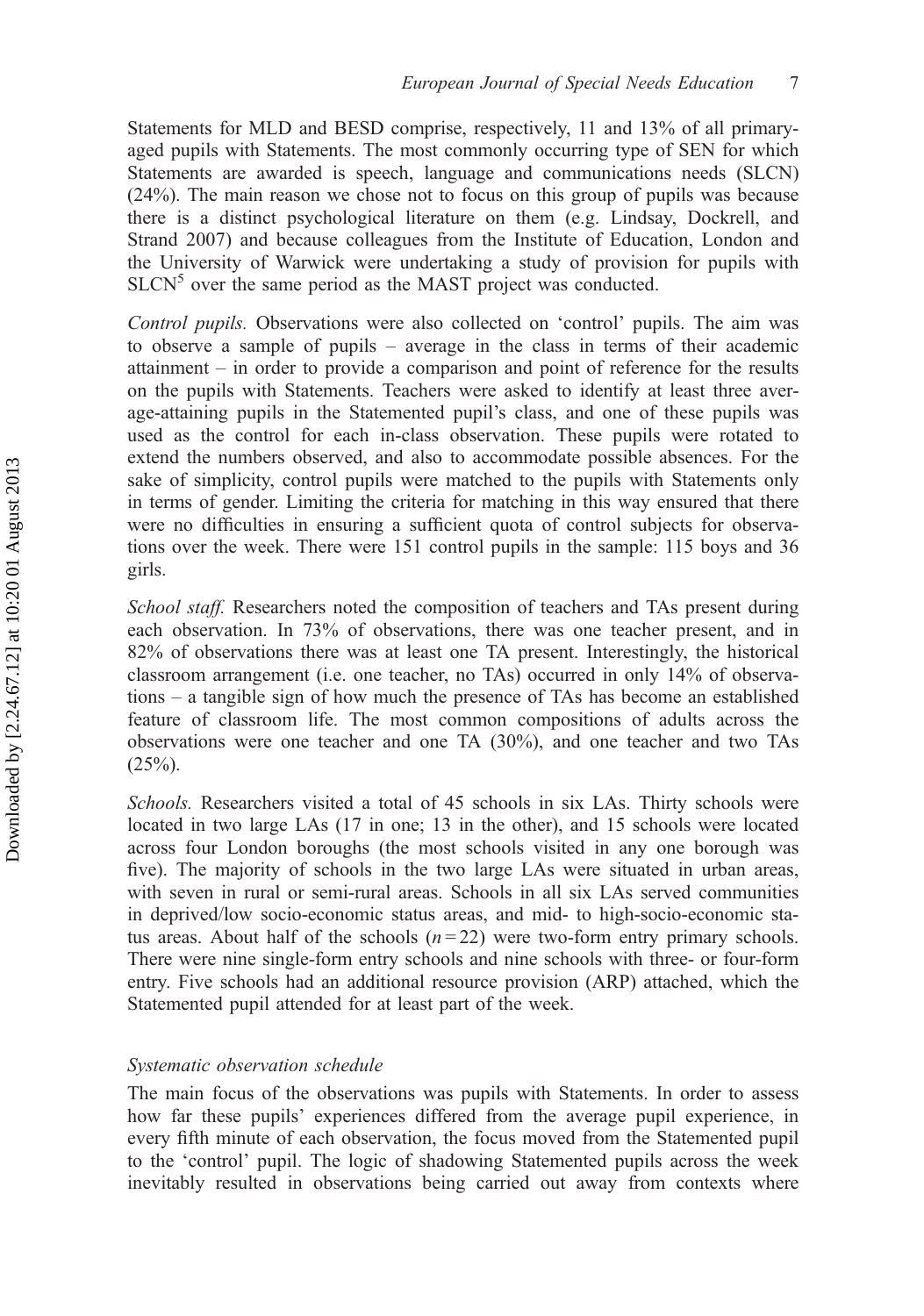control pupils could also be observed. As very few observations of control pupils were made away from the classroom, these were discounted from our analyses.

Observations were coded on a minute-by-minute basis. Researchers observed for the first 10 seconds of each minute, then coded the interactions, activity and contextual information in operation during these 10 seconds. The main observation categories are summarised below.

- Location: where pupil was observed (in class, out of class or ARP).
- Pupil context: social context pupil was in (e.g. part of the whole class; in a group; one-to-one with adult; alone).
- Group attainment: attainment level of group pupil was in, as defined by the teacher.
- Interactions: 'social modes' of pupils' interactions: interacting with an adult or peer, or not interacting (Blatchford 2003).<sup>6</sup>
- Pupil task: extent to which physical task (e.g. a worksheet) was the same as, differentiated from, or different to the task given to the majority of the class.

#### Inter-rater reliability analysis

Two rounds of inter-rater reliability checks were made near the start and mid-point of the main phase of data collection. The method for conducting the inter-rater checks involved the lead researcher (R1) spending half a day with the other fulltime researchers (R2 and R3) in school, coding observations contemporaneously. Data were entered into SPSS and reliability coefficients (kappa) were calculated for the main mutually exclusive categories.

Reliability was calculated by taking the observations for each minute as the unit of analysis and examining the extent of agreement between the codes recorded by R1 and R2, and by R1 and R3. Each analysis was based on three hours of observation. Results showed a consistently high or very high agreement for pupil context, group attainment and pupil task, with kappa scores of 0.80 or higher. The kappa score for interactions coded by R1 and R2 was higher (0.80) than for those coded by R1 and R3 (0.69), but overall, inter-rater agreements were substantial.

## Results

We now work through the main categories of pupil location, pupil context, interactions and learning task, compiling a picture of the educational experiences of pupils with Statements over a school week, and how these experiences compared with those of average-attaining control pupils. Our initial analyses of the observations data produced four sets of results for pupils with Statements for MLD, BESD and composite needs, and the control pupils. However, as we found very few differences between the results for the pupils with Statements, we combined the three SEN groups for the analyses presented here.

At any given moment, a pupil can be in one of three 'social modes': with an adult; with a peer or peers; or on their own and not interacting. One way to present the data on pupils' experiences is in a composite table, which presents results in terms of these three modes. In addition, interactions with adults are separated into those with teachers and those with TAs, and are further sub-divided into the three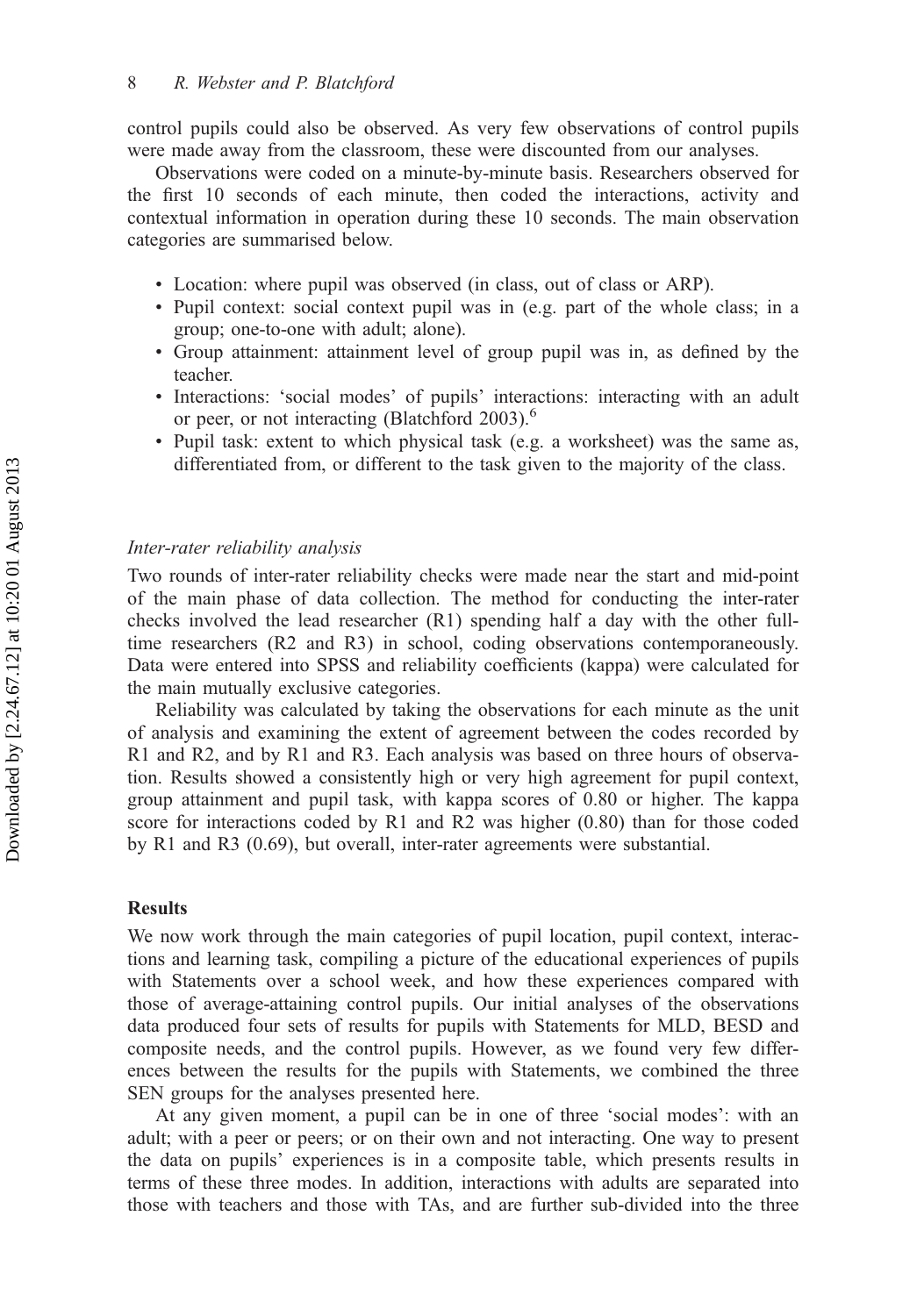main contexts for interaction (class, group and one-to-one). Observations are further separated in terms of location; whether they took place in or out of the classroom. These codes are mutually exclusive and exhaustive. Data are presented in Table 2 as a proportion of all observations and offer a comprehensive picture of how control and Statemented pupils spent their time in school. As pupils with Statements, unlike control pupils, were observed both in and away from the classroom, location results are presented separately (observations out of class and in ARPs are combined).

A chi-square test was conducted to examine whether there was a relationship between pupil group (control vs. Statement) and each in-class context permutation (e.g. TA interaction as part of a group). A statistically significant relationship between variables was found in all but two cases.

## Location

Firstly, we look at the extent to which pupils were in or out of the classroom when the observations took place. As the main focus of the study was on pupils with Statements, observations of the control pupil could not be made when they were in a different location. This is one reason for the smaller total of observation points for control pupils. It was very rare that both pupils were simultaneously observable in out-of-class contexts. For the purposes of analyses that relate to pupil location, we have used only the observations for control pupils made in the classroom.

The results in Table 2 show a large difference between pupils with Statements and control pupils. As expected, pupils with Statements spent much less time in the classroom compared with control pupils. In a small percentage of instances, pupils with Statements were observed working in an ARP attached to the school  $(2\%)$ . Overall then, in over a quarter of all observations (27%), pupils with Statements were observed in locations away from the mainstream class.

## Pupil context and interaction

It can be seen in Table 2 that compared with control pupils, those with Statements spent a lot less time interacting with the teacher in whole class contexts, compared with control pupils (35 vs. 22%). For both groups of pupils, 3% of all in-class interactions were with the teacher on a one-to-one basis. Control pupils had a slightly greater proportion of class-based interactions with the teacher as part of a group, compared with Statemented pupils  $(2 \text{ vs. } 1\%)$ . For interactions across all locations, however, we found that Statemented pupils had, overall, twice as many interactions with teachers in one-to-one and group contexts, compared with control pupils (8 vs. 4% overall).

Whilst control pupils almost never interacted with TAs, pupils with Statements interacted with TAs almost as much as with teachers (31% with teachers, 27% with TAs). Overall, Statemented pupils' interactions with TAs – both in and out of the classroom – were most often on an individual basis (19%). Interactions away from the class tended to be with TAs rather than teachers (13 vs. 5%). Interestingly, there were no recorded instances of teachers or TAs working on an individual basis with Statemented pupils in ARPs; interactions were predominantly at the group level, and were mostly with teachers rather than TAs.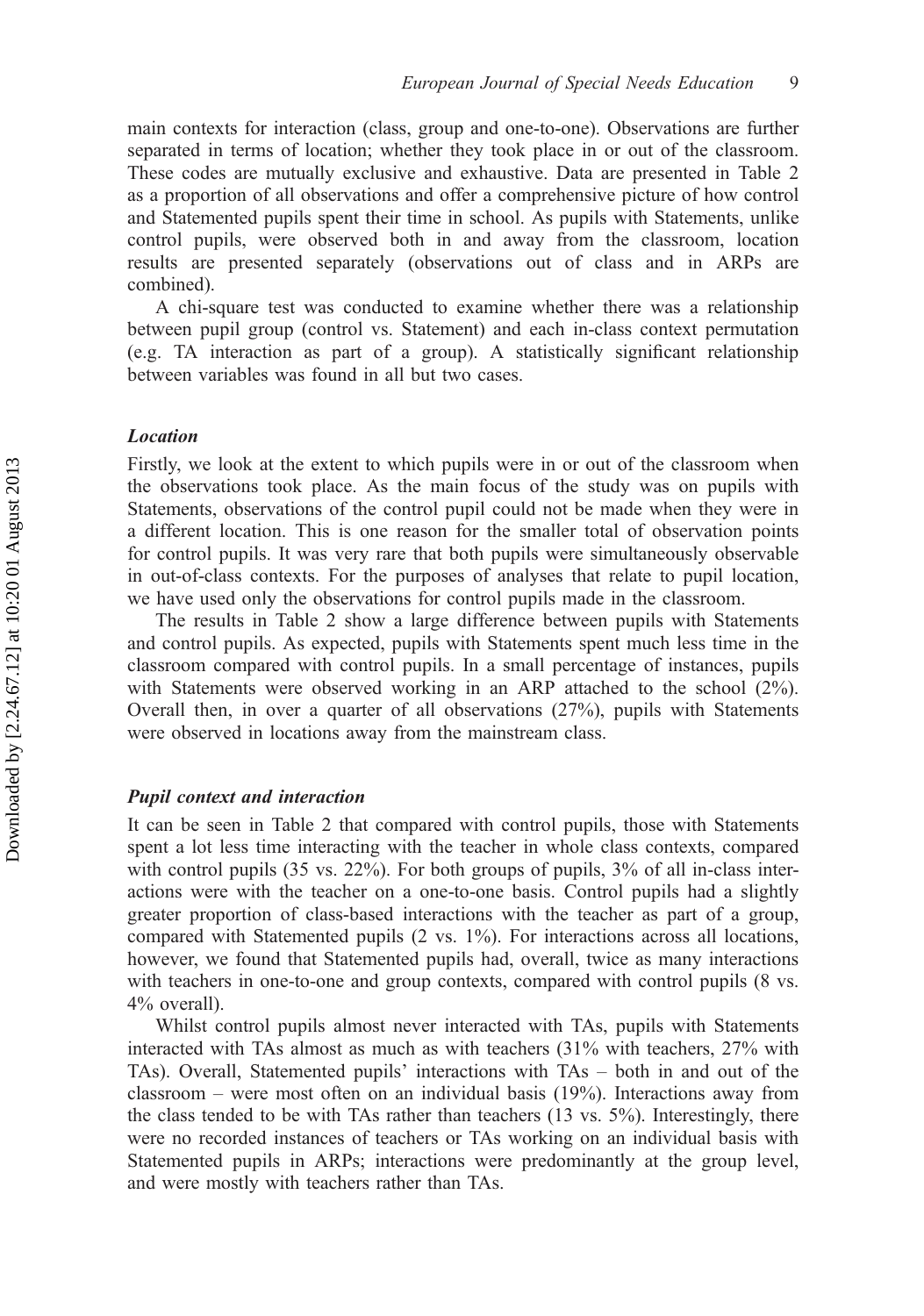|                  | Control                                                                                                                                                                                                                                                                                 |      |               |                               | Statement |                         |               |              |                |
|------------------|-----------------------------------------------------------------------------------------------------------------------------------------------------------------------------------------------------------------------------------------------------------------------------------------|------|---------------|-------------------------------|-----------|-------------------------|---------------|--------------|----------------|
|                  |                                                                                                                                                                                                                                                                                         |      |               |                               |           | Out of class            |               |              |                |
|                  | In class                                                                                                                                                                                                                                                                                |      |               | In class                      |           | <b>ARP</b> <sup>a</sup> |               | Total        |                |
| Teacher & pupil  | Part of class                                                                                                                                                                                                                                                                           | 1489 |               | 6659°                         |           |                         |               | 7085         | 23%            |
|                  | Part of group <sup>b</sup>                                                                                                                                                                                                                                                              |      | $35%$<br>$2%$ |                               | 22%<br>1% | 4292<br>423             | 2828          |              |                |
|                  | One-to-one                                                                                                                                                                                                                                                                              |      |               |                               | 3%        |                         |               | 1213<br>1257 | $\frac{25}{4}$ |
|                  | Total                                                                                                                                                                                                                                                                                   | 1091 | 40%           | $454$<br>915°<br>8028°        | 26%       | 1527                    |               | 9555         | $31\%$         |
| TA & pupil       | Part of class                                                                                                                                                                                                                                                                           |      |               | $609^{\rm d}$                 |           | $\frac{21}{2}$          |               | 624          |                |
|                  | Part of group <sup>b</sup>                                                                                                                                                                                                                                                              |      |               | $1054^{\rm d}$                |           | 924                     | $\frac{3}{8}$ | 1987         |                |
|                  | One-to-one                                                                                                                                                                                                                                                                              | 2833 | 222%          | $2857^d$<br>4520 <sup>d</sup> | 888<br>08 | 2984                    | 10%           | 5841         | 28882          |
|                  | Total                                                                                                                                                                                                                                                                                   |      |               |                               | 15%       | 3923                    | 13%           | 8443         |                |
| Peer interaction |                                                                                                                                                                                                                                                                                         | 1361 | 32%           | $4114^d$                      | 13%       | 1396                    | $5\%$         | 5510         | 18%            |
| No interaction   |                                                                                                                                                                                                                                                                                         | 1102 | 26%           | 5856                          | 19%       | 1418                    | $5\%$         | 7274         | 24%            |
| Total            |                                                                                                                                                                                                                                                                                         | 4233 | 100%          | 22,518                        | 73%       | 8264                    | 27%           | 30,782       | 100%           |
|                  | $2\%$ of all observations were made in an ARP. Results for medium (7-11 pupils) and small groups (2-6 pupils) are combined. Difference from control pupils statisti-<br>cally significant at $p \le 0.005$ . "Difference from control pupils statistically significant at $p \le 0.000$ |      |               |                               |           |                         |               |              |                |

Composition of all pupil interactions by location and pupil context. Table 2. Composition of all pupil interactions by location and pupil context. Table 2.

Downloaded by [2.24.67.12] at 10:20 01 August 2013 Downloaded by [2.24.67.12] at 10:20 01 August 2013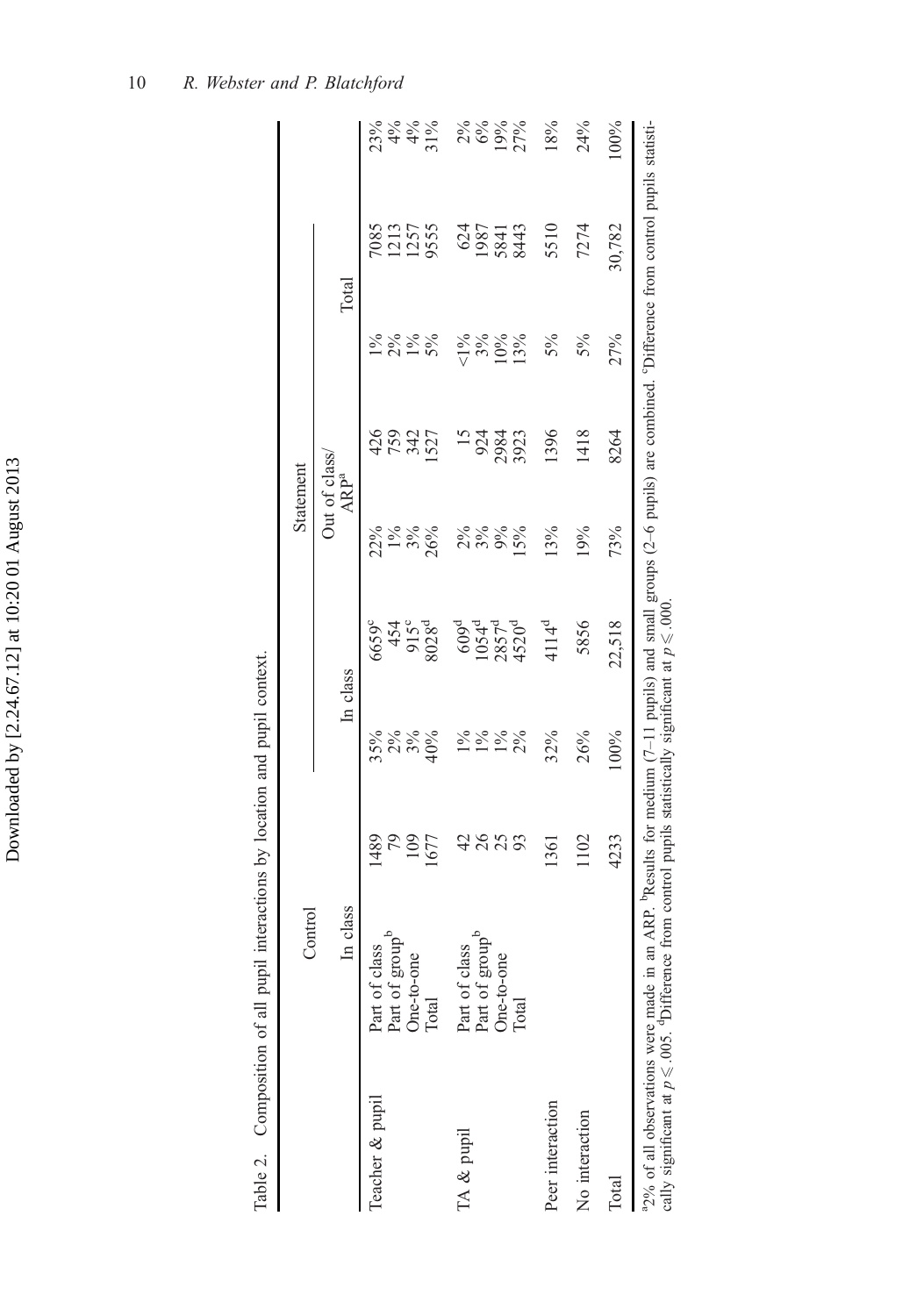Results on the direction of interactions with adults (not shown in Table 2) revealed that for both groups of pupils, there were far fewer interactions from pupils to adults than from adults to pupils. Interestingly, though, it was pupils with Statements who, relative to control pupils, directed more interactions toward adults (8 vs. 1%). We also found that pupils with Statements directed thrice as many of their adult-focussed interactions to TAs than teachers (6 vs. 2%).

Interactions with TAs seemed to be at the expense of interactions with the teacher and, more so, with peers. Overall, Statemented pupils had far fewer peer interactions as control pupils (18 vs. 32%). For in-class observations only, the proportion of peer interactions involving pupils with Statements was less than half the proportion for control pupils (13 vs. 32%). Results on the direction of interaction (not shown in Table 2) found that for both groups, there were around twice as many peer-to-pupil interactions as pupil-to-peer.

Finally, average-attaining control pupils were more likely to not interact when in class, compared with those with Statements. When not interacting, pupils could be harmlessly off-task (e.g. fiddling or daydreaming). The observation schedule allowed researchers to code whether pupils were broadly speaking, on-task or off-task. In the vast majority of cases, when not interacting, pupils were on-task, quietly getting on with their work on their own. Pupils with Statements were not interacting and off-task in 8% of all observations, compared with 5% control pupils.<sup>7</sup>

#### Attainment level of pupils' groups

Researchers recorded the attainment level of the groups within which pupils were seated or worked (higher-, average-, lower-attaining or mixed), and distinguished between medium  $(7-11)$  pupils) and small groups  $(2-6)$  pupils). Of the two, pupils worked in small groups far more often than in medium groups. We found that pupils with Statements spent far more time in small groups of lower-attaining pupils, whilst control pupils spent far more time in small groups of mixed attaining pupils.

These results for control pupils are not unexpected; they were chosen because teachers identified them as average-attainers, and the attainment of pupils with Statements tends to be lower by comparison. Nevertheless, the results provide a clear picture of the social contexts within which pupils with Statements work and socialise, and the extent to which it tends to be homogeneous in terms of comprising similarly lower-attaining pupils.

#### Pupil task

The Statements belonging to pupils in the MAST study sample very often indicated that they ought to have a separate or different curriculum in place, and almost all specified at least one intervention was required (mostly for literacy or language). Therefore, the physical tasks given to Statemented pupils were of interest, insofar as whether they were the same as, differentiated from, or different to the tasks given to other (control) pupils in the class.

A 'differentiated task' was defined as being a task that had been modified or simplified in some way from the core task (invariably the task given to the control pupil). A 'different task' was defined as a task connected to another topic or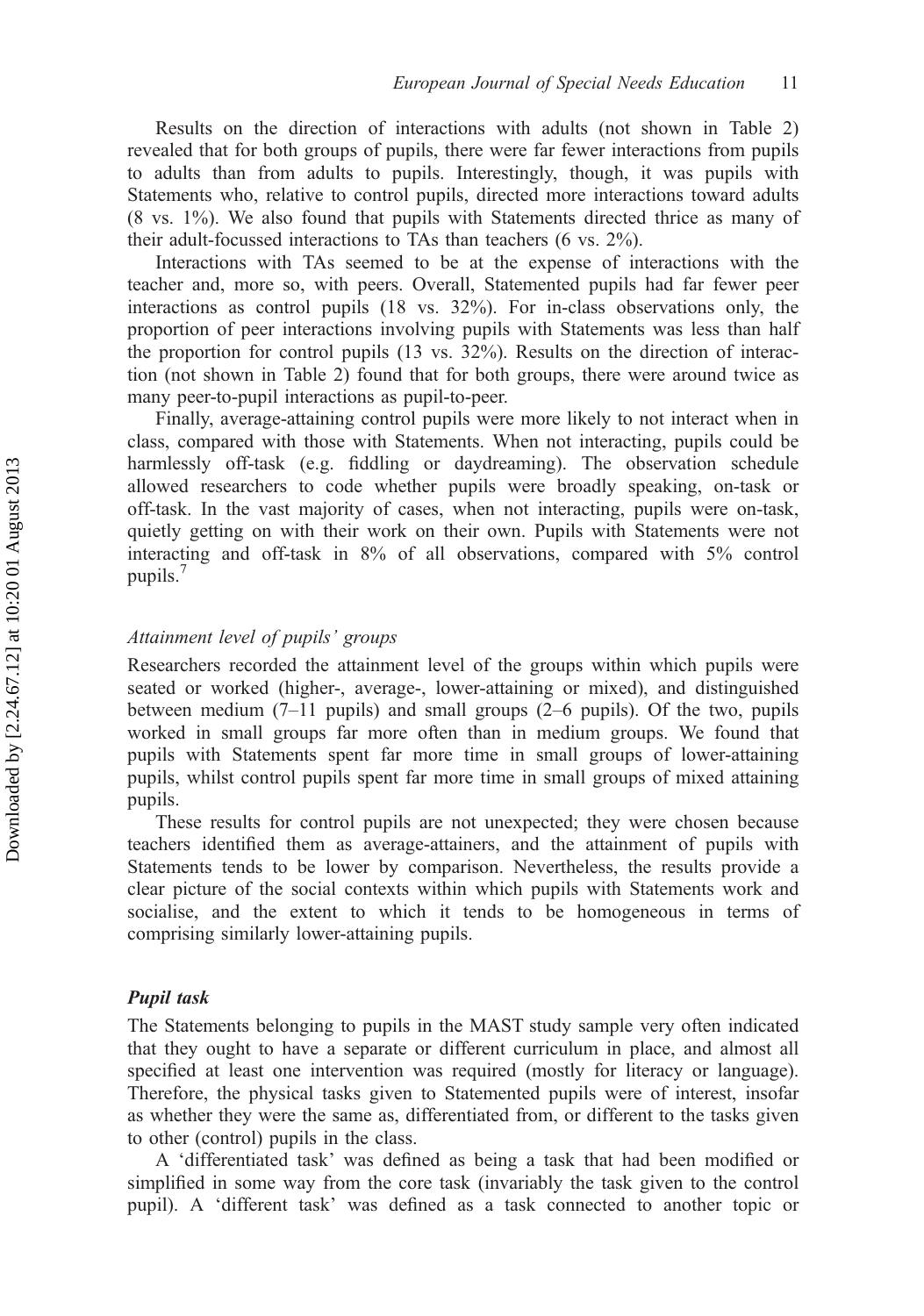curriculum subject. Researchers could alternatively record whether the pupil was engaged in a task connected to an intervention. Interventions were defined as self-contained programmes of learning aimed at developing literacy, numeracy or speech and language skills, social interactions and emotional literacy, or motor function. Control pupils tended not to be involved in interventions.

It is important to note that this analysis did not take account of any differentiation that was be expressed through the nature of the talk from adults to pupils, and is therefore likely to underestimate the overall amount of differentiation taking place. The analysis reported here is solely about physical tasks (e.g. worksheets).

As control pupils were not observed out of the class (see above), only data collected from observations in the classroom were included in the analysis. Furthermore, as the focus of this analysis is on how the tasks undertaken by pupils with Statements differ from the tasks undertaken by control pupils, we can assume that tasks for control pupils were not differentiated. In fact, these data were recorded and, in line with expectation, this was the case in 94% of instances.

The results, shown in Table 3, are presented in terms of four curriculum categories. The core subjects of English and mathematics were separated from all 'other subjects' on the National Curriculum (e.g. science, history, art, PE, etc.). A fourth category – 'non-curriculum' – covered observations made in contexts where there was no obvious connection to a curriculum subject (for example, registration or social skills interventions).

With reference to the total column on the far right of Table 3, we can see that most of the tasks undertaken by pupils with Statements in the classroom were undifferentiated; that is, it was the same task that the control pupils were doing. Looking at the results by curriculum area, we can see that pupils with Statements were more likely to do the same task when the subject focus was something other than English or mathematics. Despite there being a clear need for differentiated activities for pupils with Statements, differentiation overall was quite rare, though it was more common in mathematics (25%) than in English (12%).

We note that with the more nuanced expression of differentiation absent from the analysis, the extent of differentiation overall is likely to be underestimated in the observation results. In Webster and Blatchford (in preparation), we provide a fuller treatment of differentiation through an examination of results from the MAST project case studies, which shows that differentiation through interaction is a key feature of Statemented pupils' moment-by-moment experiences with TAs.

Table 3. Pupil task by subject (in class observations of pupils with statements only).

|                        | English |         | Mathematics |         | Other<br>subjects |         | Non-<br>curriculum |         | Total  |       |
|------------------------|---------|---------|-------------|---------|-------------------|---------|--------------------|---------|--------|-------|
| Same task              | 6416    | 78%     | 3400        | 67%     | 7722              | $92\%$  | 983                | 78%     | 18.521 | 81%   |
| Differentiated<br>task | 1022    | $12\%$  | 1255        | 25%     | 583               | $7\%$   | 4                  | $<1\%$  | 2864   | 12%   |
| Different task         | 389     | $5\%$   | 402         | 8%      | 115               | $1\%$   | 208                | 16%     | 1114   | $5\%$ |
| Intervention           | 401     | $5\%$   |             | $<1\%$  | 17                | $<1\%$  | 71                 | 6%      | 490    | $2\%$ |
| Total                  | 8228    | $100\%$ | 5058        | $100\%$ | 8437              | $100\%$ | -1266              | $100\%$ | 22,989 | 100%  |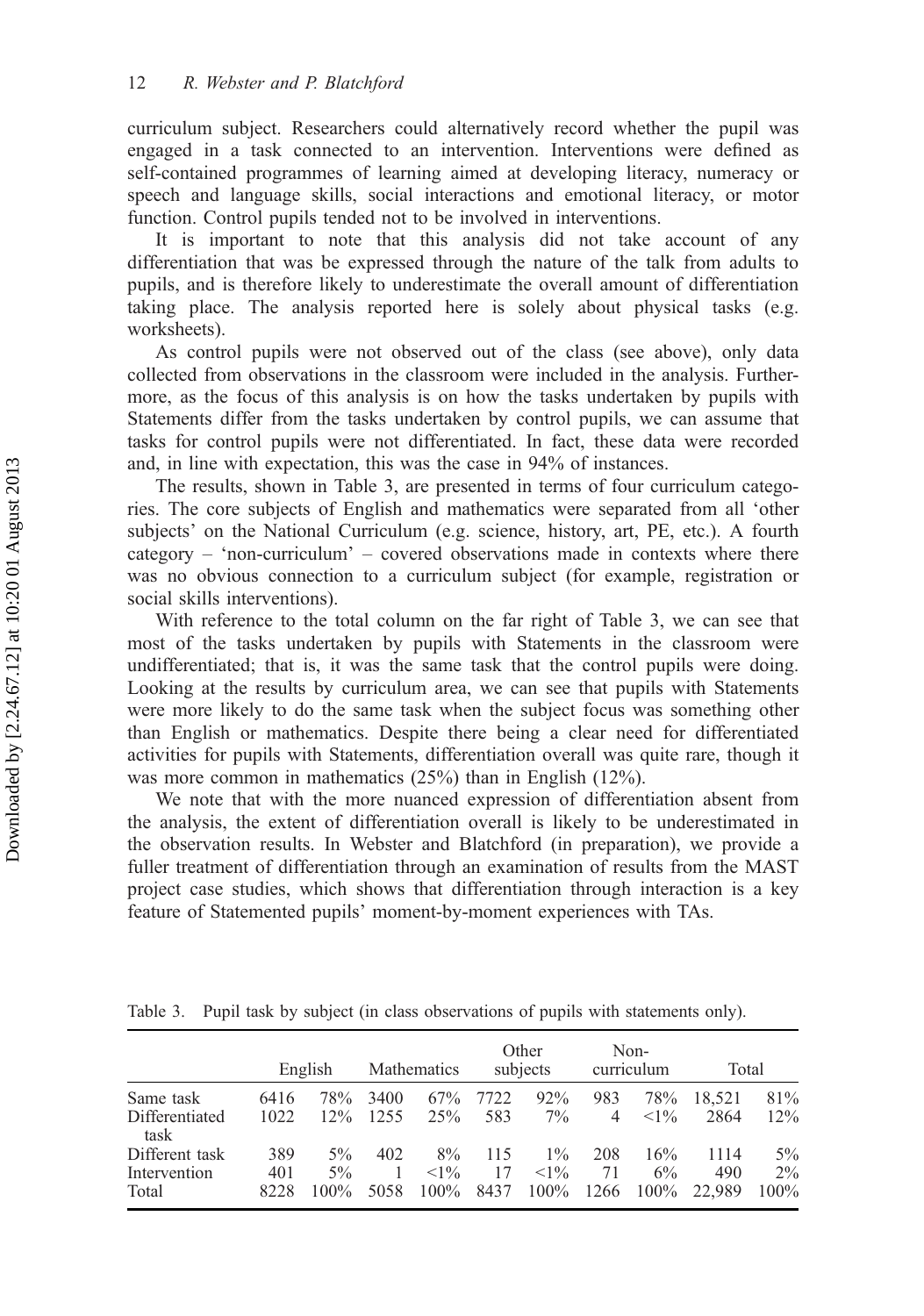## **Interventions**

In 17% of all observations (both in and away from the classroom), pupils with Statements were engaged in an intervention. If we deconstruct this 17%, we find that 13% of interventions were carried out away from the classroom (e.g. in shared areas between classrooms, corridors or other rooms), and a further 2% were carried out in ARPs. The remaining 2%, as Table 3 shows, were conducted in the mainstream class.

The observations of interventions can also be deconstructed in terms of curriculum subject. Interventions were most likely in English (9%), then mathematics (4%). Interventions in non-curriculum areas (3%) commonly related to the development of pupils' social skills or motor skills. The remaining 2% of observations concerned interventions in other curriculum subjects (e.g. science).

#### **Discussion**

The results show that the educational experiences of pupils with Statements are strongly characterised by a high degree of separation from the classroom. These pupils were found to spend over a quarter of their time away from the mainstream class and their teacher and peers. Separate analyses of case study data from the MAST project showed that even within the class, pupils were found to experience segregation in terms of having an individual workstation away from others (Webster and Blatchford in preparation). The observation findings give formal expression to the trend regarding the physical separation of pupils with SEN from the class and teacher observed in the DISS project (Blatchford, Russell, and Webster 2012).

Another clear point to emerge from the analyses was the almost constant accompanying presence of a TA wherever Statemented pupils were. There is, in other words, an intimate connection between TAs and the locations, in and away from the classroom, in which pupils with Statements are taught.

Observation results from the MAST study extend what was found in the DISS project in terms of how interactions with TAs cut across, replace and reduce opportunities for pupils with Statements to interact with the teacher and their peers, representing a more subtle expression of separation. Furthermore, the findings provide systematic evidence of this situation as it relates to the group of pupils who experience the highest amounts of (mainly one-to-one) TA support: those with Statements of SEN. Pupils with Statements interacted on a one-to-one basis in a fifth of observations. Compared with their non-SEN peers, Statemented pupils were found to experience less whole class interaction with teachers, and far fewer peer interactions, as a result of being spoken to, and speaking to, TAs.

A broader point to emerge from the analyses is the extent to which the role of pupils in the classroom is passive. In line with other research (Pollard et al. 2000; Galton et al. 2002), we found that pupils spend much of the time listening to the teacher teach the whole class. The results from the present study confirm what was said in the introduction – that classroom talk is mostly a one-way affair – and this too has been found in other observations studies (Blatchford 2003; Blatchford, Russell, and Webster 2012). That said, if pupil-to-adult interactions are a sign of a more active form of engagement in interactions, then our finding that pupils with Statements have a more active role with TAs than they do with teachers suggests that compared with control pupils, pupils those with Statements have a slightly less passive experience of school overall. Despite this, it has been found that the quality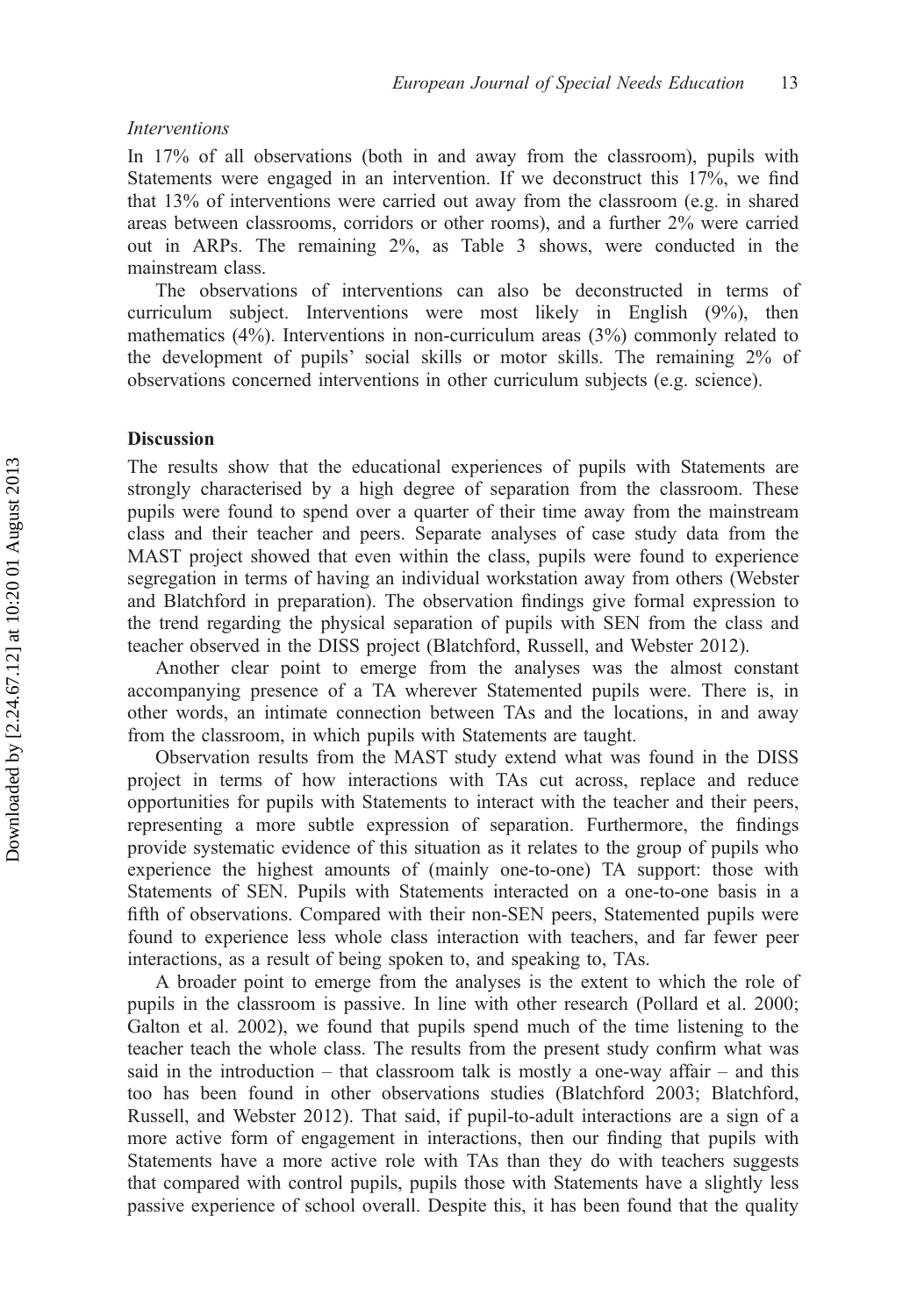of TAs' pedagogical practice is questionable. Compared with teachers, TAs are more likely to supply answers, give inaccurate or misleading explanations, and prioritise task completion over learning and understanding (Radford, Blatchford, and Webster 2011; Rubie-Davies et al. 2010).

Despite the wording of Statements of SEN often indicating that a different curriculum ought to be in place, four out of five observations showed pupils with Statements were given the same task to do as control pupils. However, almost all Statemented pupils were observed receiving at least one intervention programme, which were often delivered by TAs away from the class. Just under one in five observations were of Statemented pupils engaged in an intervention. That such a small proportion of observations should involve differentiated material was somewhat surprising, but as our analysis of the qualitative case study data collected alongside the quantitative observations shows, pupils received a high amount of verbal differentiation from TAs (Webster and Blatchford in preparation).

Indeed, the case study data enrich the overall picture provided through the extensive observations, and a brief summary of the findings reported in Webster and Blatchford (in preparation) is helpful for contextualising the implications for policy and practice that follow. Firstly, TAs were found to have taken on much of the responsibly for planning and teaching pupils with Statements, adapting tasks set by the teacher and making moment-by-moment decisions. Secondly, though well intentioned, the appropriateness and quality of TAs' contributions were questionable. Finally, we found that having a specified number of hours of TA support seemed to get in the way of schools thinking through appropriate pedagogies for pupils with pronounced learning difficulties.

Taken together, the findings from the quantitative and qualitative analyses of data from the MAST study provide a finer picture of the situation found in the earlier DISS project. What we describe in this paper can, therefore, be seen as further evidence of the unintentional drift toward a model of TA deployment that while conducted with the best of intentions has resulted in unintended consequences.

Findings and conclusions presented in this paper are based on data collected on a particular sample: pupils in Year 5 with Statements for MLD and BESD attending mainstream primary schools in England. But on the basis of our other research in the DISS project and the Effective Deployment of TAs project (Webster, Blatchford, and Russell 2013), there was little to suggest that practice is significantly different in other primary years, or indeed, that practice differs by geographical (e.g. LA) area. Replication studies involving pupils in secondary schools or with other forms of SEN (e.g. SLCN, autism spectrum conditions, hearing and/or visual impairments) might produce different results, and are obvious candidates for further research.

Since the introduction of TAs into mainstream settings, TAs have become an essential way in which teachers deal with problems connected to the inclusion of pupils with Statements, their workloads and job satisfaction, and challenges posed by curriculum initiatives and behaviour in school (Blatchford, Russell, and Webster 2012). Thus, whilst the drift we describe is understandable, significant concerns are raised about the support given to pupils with Statements and about a form of educational discrimination that applies only to them.

This said, it would be misleading to suggest that the schools we visited had 'given up' on the pupils who find learning and/or engaging with learning more of a challenge than others. Spending a week at a time observing at close quarters, and discussion with practitioners and parents/carers, brought home how schools were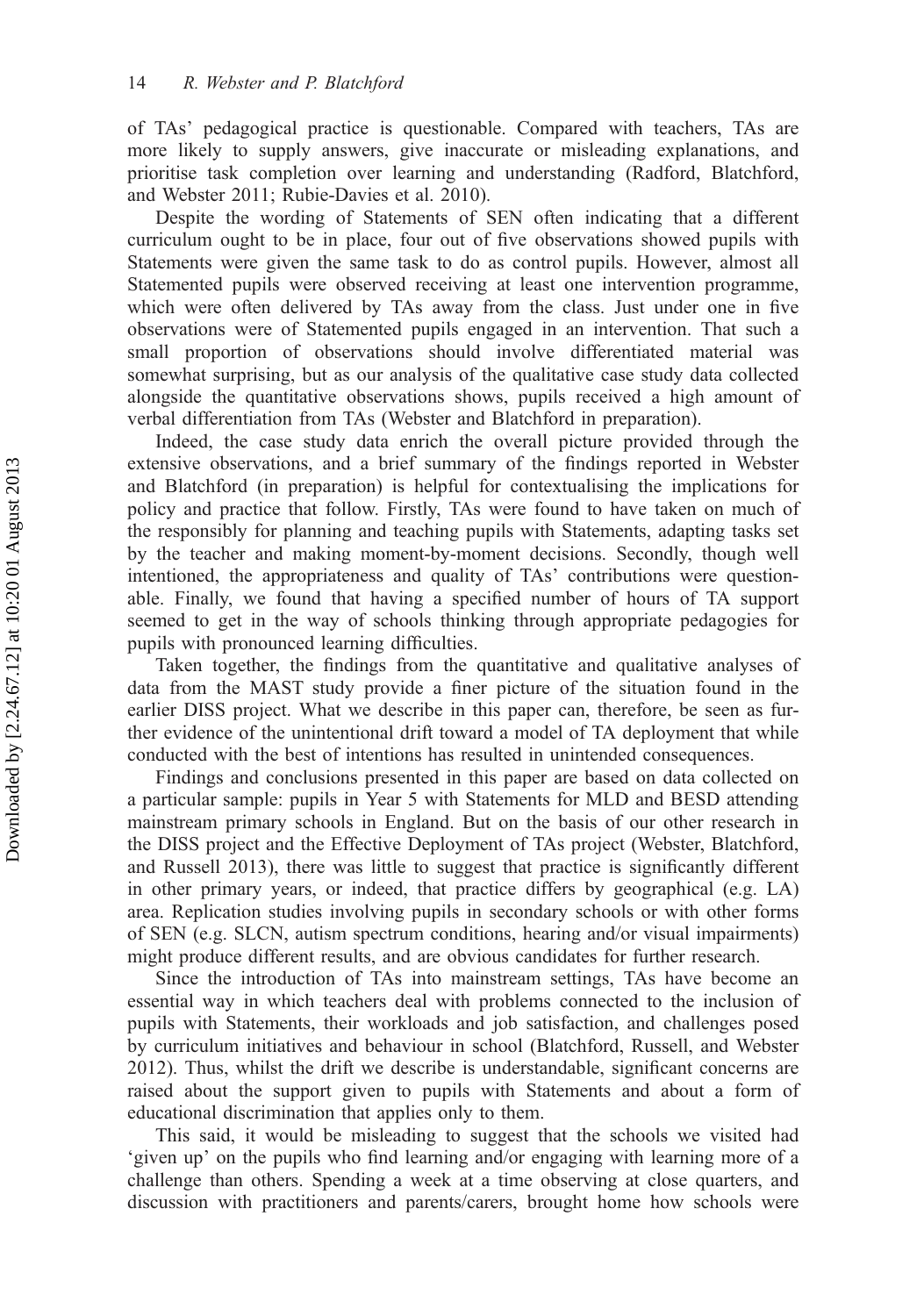making every effort to attend to the needs of pupils with Statements, amid a period of intense flux and uncertainty, in terms of funding shortages, high stakes school accountability, the implementation of numerous new policy initiatives, and the unclear future of long-standing support services provided by LAs.

#### Implications for policy and practice

At the time of writing, far-reaching changes are being proposed to the function of Statements of SEN by the coalition government in England. The results presented in this paper have implications for the way in which support for pupils with high-level SEN are specified and quantified in Statements, in both their current and new form (so-called, Education, Health, and Care plans).

We found that expressing support in terms of a set number of hours appears to exert a particular power over the provision put in place. Common practice is for schools to convert the hours given on a Statement into hours of support from a TA. This paper has made clear the problems that follow from this arrangement; therefore, we argue that the main expression of support should be in terms of pedagogy, rather than hours. Emphasis should be on identifying the pedagogical processes and strategies to meet carefully defined educational outcomes.

This recommendation links to a wider and perhaps more important point about how schools meet the needs of pupils with SEN. Whether or not we label this particular group of pupils as 'Statemented' is perhaps a side issue to the main challenge of what provision schools should put in place for pupils with SEN, and which structural and organisational processes facilitate this effectively.

A key message from the MAST project in terms of practice is that schools need to rethink their approach to the way they provide support to pupils with Statements, and in particular, to fundamentally reconfigure the role of the TA. Firstly, school leaders and class teachers need to ensure that TAs do not routinely support pupils with SEN, and the issues of pupil separation (from class, teacher, and peers) that characterise the day-to-day experiences of pupils with Statements must be addressed (Russell, Webster, and Blatchford 2013).

Secondly, teachers taking on the primary responsibility for planning and teaching pupils with Statements must become the norm, not the exception. In the best examples we have seen, teachers do not routinely direct or allow TAs to withdraw these pupils from the class, and they organise the classroom in ways that enable them to work with pupils with SEN (Russell, Webster, and Blatchford 2013). More research on effective pedagogical approaches for pupils with SEN and dissemination via initial teacher training is essential.

Finally, schools need to move away from models of SEN provision that rely heavily on the employment and deployment of TAs. We should make it plain that we do not see TAs themselves as the problem, but the way in which schools misuse this valuable resource. Schools need to explicitly develop pedagogical supports in relation to anticipated academic outcomes for pupils with SEN (with and without Statements) of which TAs are but one approach.

#### Acknowledgements

We would like to thank Ayshea Craig and Alison McWhirter who collected much of the observation data and Paul Bassett who conducted many of the statistical analyses on which the analyses in this paper are based. We are indebted to the schools, staff and pupils who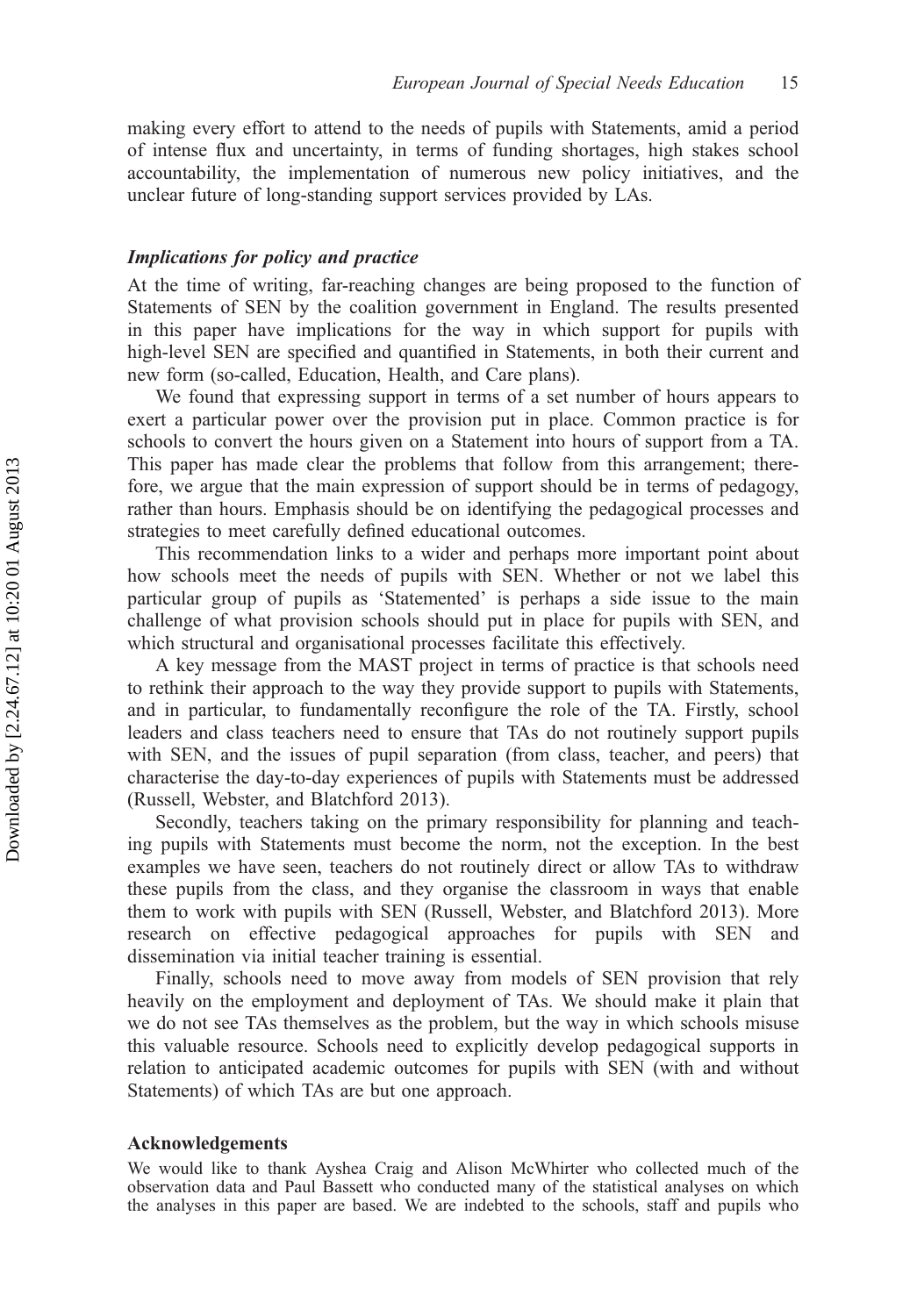welcomed researchers into their classrooms to share a week in their lives, and to the local authority staff who facilitated our initial contacts with schools. The Making a Statement project was funded by a grant from the Nuffield Foundation. We are very grateful for their interest in this work and for funding the study.

## **Notes**

- 1. In line with common usage, we use the term 'teaching assistant' to cover equivalent classroom-based paraprofessional roles, such as 'learning support assistant', 'special needs assistant' and 'classroom assistant'. We also include 'higher level teaching assistants' in this definition.
- 2. All full-time equivalent teachers and support staff in publicly funded schools, including all local authority maintained schools and academies.
- 3. Pupils with MLD have much greater difficulty than their peers in acquiring basic literacy and numeracy skills and in understanding concepts. They may also have associated speech and language delay, lower self-esteem, lower levels of concentration and under-developed social skills, compared to pupils without SEN.
- 4. It is noted that whilst the same can be said for pupils with a Statement for BESD, effort was made to select pupils whose Statement also covered learning difficulties connected to BESD, and whose needs resembled, or were consistent with, those defined as having MLD.
- 5. Better Communications Research Programme. [http://www2.warwick.ac.uk/fac/soc/cedar/](http://www2.warwick.ac.uk/fac/soc/cedar/better/) [better/.](http://www2.warwick.ac.uk/fac/soc/cedar/better/)
- 6. Researchers also coded the direction of interaction (e.g. adult-to-pupil; pupil-to-adult; peer-to-pupil; or pupil-to-peer).
- 7. Inter-rater reliability. Kappa scores for on-task and off-task behaviour were consistent between pairs of observers: 0.61 for R1 and R2; 0.60 for R1 and R3.

## References

- Ainscow, M. [2007] 2009. "From Special Education to Effective Schools for all: A Review of the Progress so Far." In The SAGE Handbook of Special Education, edited by L. Florian, 146–159. London: SAGE.
- Blatchford, P. 2003. "A Systematic Observational Study of Teachers' and pupils' Behaviour in Large and Small Classes." Learning and Instruction 13 (6): 69–595.
- Blatchford, P., P. Bassett, P. Brown, and R. Webster. 2009. "The Effect of Support Staff on Pupil Engagement and Individual Attention." British Educational Research Journal 35 (5): 661–686.
- Blatchford, P., S. Edmonds, and C. Martin. 2003. "Class Size, Pupil Attentiveness and Peer Relations." British Journal of Educational Psychology 73 (1): 15–36.
- Blatchford, P., A. Russell, and R. Webster. 2012. Reassessing the Impact of Teaching Assistants: How Research Challenges Practice and Policy. Oxon: Routledge.
- Croll, P. 1986. Systematic Classroom Observation. London: Falmer.
- Croll, P., and D. Moses. 1985. One in Five: The Assessment and Incidence of Special Education Needs. London: Routledge and Kegan Paul.
- Delamont, S., and D. Hamilton. 1986. "Revisiting Classroom Research: A Continuing Cautionary Tale." In Controversies in Classroom Research, edited by M. Hammersley, 25–43. Milton Keynes: Open University Press.
- Department for Education. 2012a. Statistical First Release: Special Educational Needs in England, January 2012 (SFR 14/2012). London: Department for Education. Accessed October 22, 2012.<http://www.education.gov.uk/rsgateway/DB/SFR/s001075/index.shtml>
- Department for Education. 2012b. "Statistical first release (SFR06/2012): School workforce in England (provisional) November 2011." Accessed January 20, 2013. [http://www.edu](http://www.education.gov.uk/%20researchandstatistics/statistics/recentreleases/a00205723/school-workforce-in-england-provisional-nov-2011)[cation.gov.uk/ researchandstatistics/statistics/recentreleases/a00205723/school-workforce](http://www.education.gov.uk/%20researchandstatistics/statistics/recentreleases/a00205723/school-workforce-in-england-provisional-nov-2011)[in-england-provisional-nov-2011](http://www.education.gov.uk/%20researchandstatistics/statistics/recentreleases/a00205723/school-workforce-in-england-provisional-nov-2011)
- Department for Education. 2012c. Local Authority and School Expenditure on Education, Children's Services and Social Care for 2010–11, Including School Revenue Balances (OSR 03/2012). London: Department for Education.